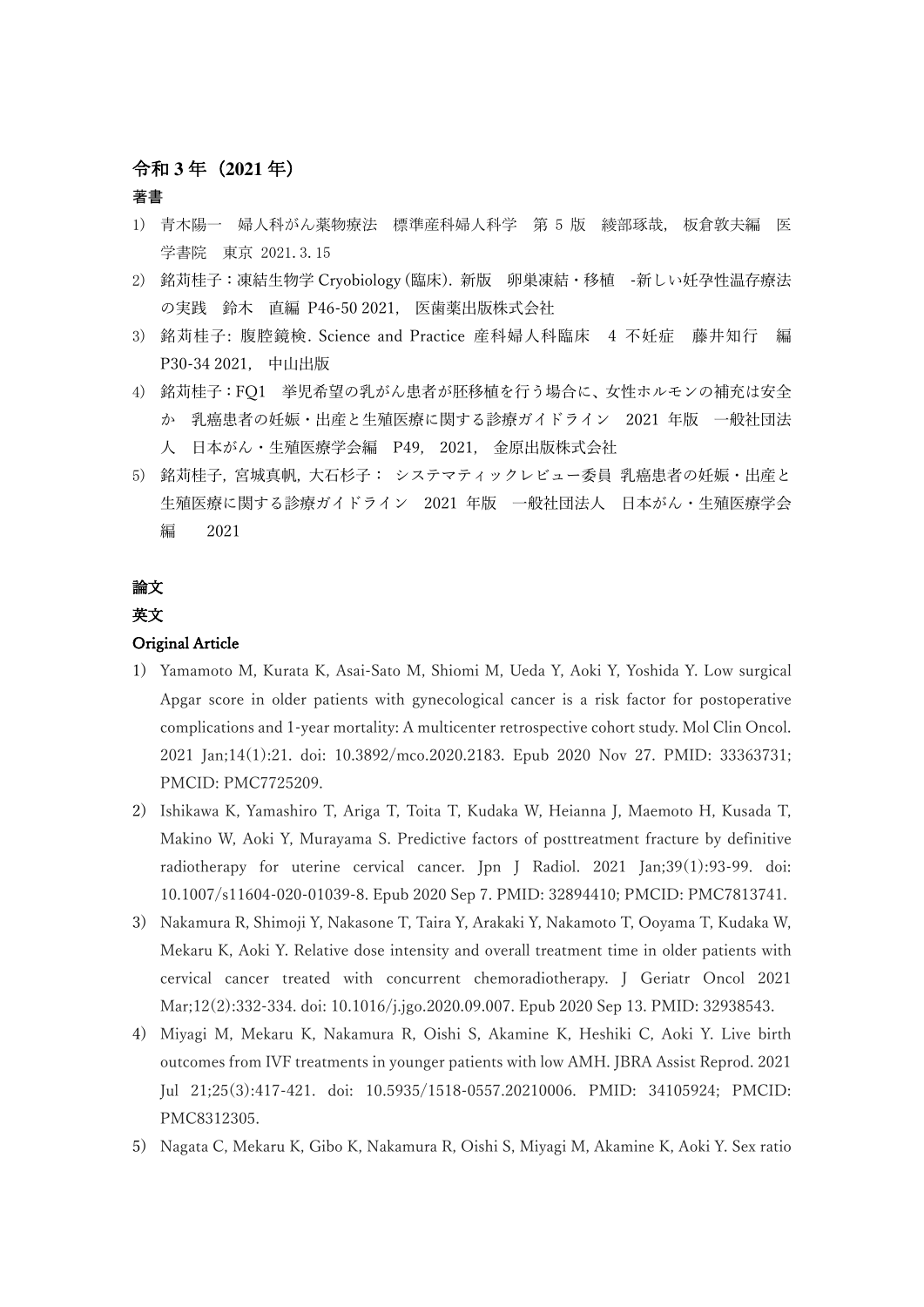of infants born through in vitro fertilization and embryo transfer: Results of a single-institution study and literature review. JBRA Assist Reprod. 2021 Jul 21;25(3):337-340. doi: 10.5935/1518-0557.20200096. PMID: 33507723; PMCID: PMC8312283.

- 6) Ishikawa M, Shibata T, Iwata T, Nishio S, Takada T, Suzuki S, Horie K, Kudaka W, Kagabu M, Tanikawa M, Kitagawa R, Takekuma M, Kobayashi H, Yaegashi N; Japan Clinical Oncology Group. A randomized phase II/III trial of conventional paclitaxel and carboplatin with or without bevacizumab versus dose-dense paclitaxel and carboplatin with or without bevacizumab, in stage IVB, recurrent, or persistent cervical carcinoma (JCOG1311): Primary analysis. Gynecol Oncol. 2021 Aug;162(2):292-298. doi: 10.1016/j.ygyno.2021.05.007. Epub 2021 May 18. PMID: 34016453.
- 7) Hamanishi J, Takeshima N, Katsumata N, Ushijima K, Kimura T, Takeuchi S, Matsumoto K, Ito K, Mandai M, Nakai H, Sakuragi N, Watari H, Takahashi N, Kato H, Hasegawa K, Yonemori K, Mizuno M, Takehara K, Niikura H, Sawasaki T, Nakao S, Saito T, Enomoto T, Nagase S, Suzuki N, Matsumoto T, Kondo E, Sonoda K, Aihara S, Aoki Y, Okamoto A, Takano H, Kobayashi H, Kato H, Terai Y, Takazawa A, Takahashi Y, Namba Y, Aoki D, Fujiwara K, Sugiyama T, Konishi I. Nivolumab Versus Gemcitabine or Pegylated Liposomal Doxorubicin for Patients With Platinum-Resistant Ovarian Cancer: Open-Label, Randomized Trial in Japan (NINJA). J Clin Oncol. 2021 Nov 20;39(33):3671-3681. doi: 10.1200/JCO.21.00334. Epub 2021 Sep 2. PMID: 34473544; PMCID: PMC8601279.
- 8) Maemoto H, Ogura T, Toita T, Ariga T, Hashimoto S, Kawakami Y, Ishikawa K, Takehara S, Heianna J, Kudaka W, Aoki Y, Nishie A. Small dose of oral gastrografin for computed tomography-based image-guided brachytherapy in patients with uterine cervical cancer. J Radiat Res. 2021 Oct 29:rrab102. doi: 10.1093/jrr/rrab102. Epub ahead of print. PMID: 34718687.

#### Case Report

- 1) Taira Y, Shimoji Y, Nakasone T, Arakaki Y, Nakamoto T, Kudaka W, Aoki Y. A case of nasal septal perforation caused by bevacizumab for advanced cervical cancer. J Obstet Gynaecol Res. 2021 Feb;47(2):833-837. doi: 10.1111/jog.14589. Epub 2020 Dec 9. PMID: 33300217.
- 2) Arakaki Y, Mekaru K, Shimoji Y, Nakamura R, Miyagi M, Aoki Y. Threatened uterine rupture following laparoscopic surgery in interstitial tubal pregnancy. J Obstet Gynaecol Res. 2021 Feb;47(2):818-821. doi: 10.1111/jog.14557. Epub 2020 Nov 4. PMID: 33145884.
- 3) Watanabe T, Kinjo T, Kinjyo Y, Nitta H, Masamoto H, Mekaru K, Aoki Y. Sigmoid Volvulus in Pregnancy Assessed by Contrast-Enhanced Computed Tomography Scanning. Case Rep Obstet Gynecol 2021 Mar 3;2021:6692483. doi: 10.1155/2021/6692483. PMID: 33747587;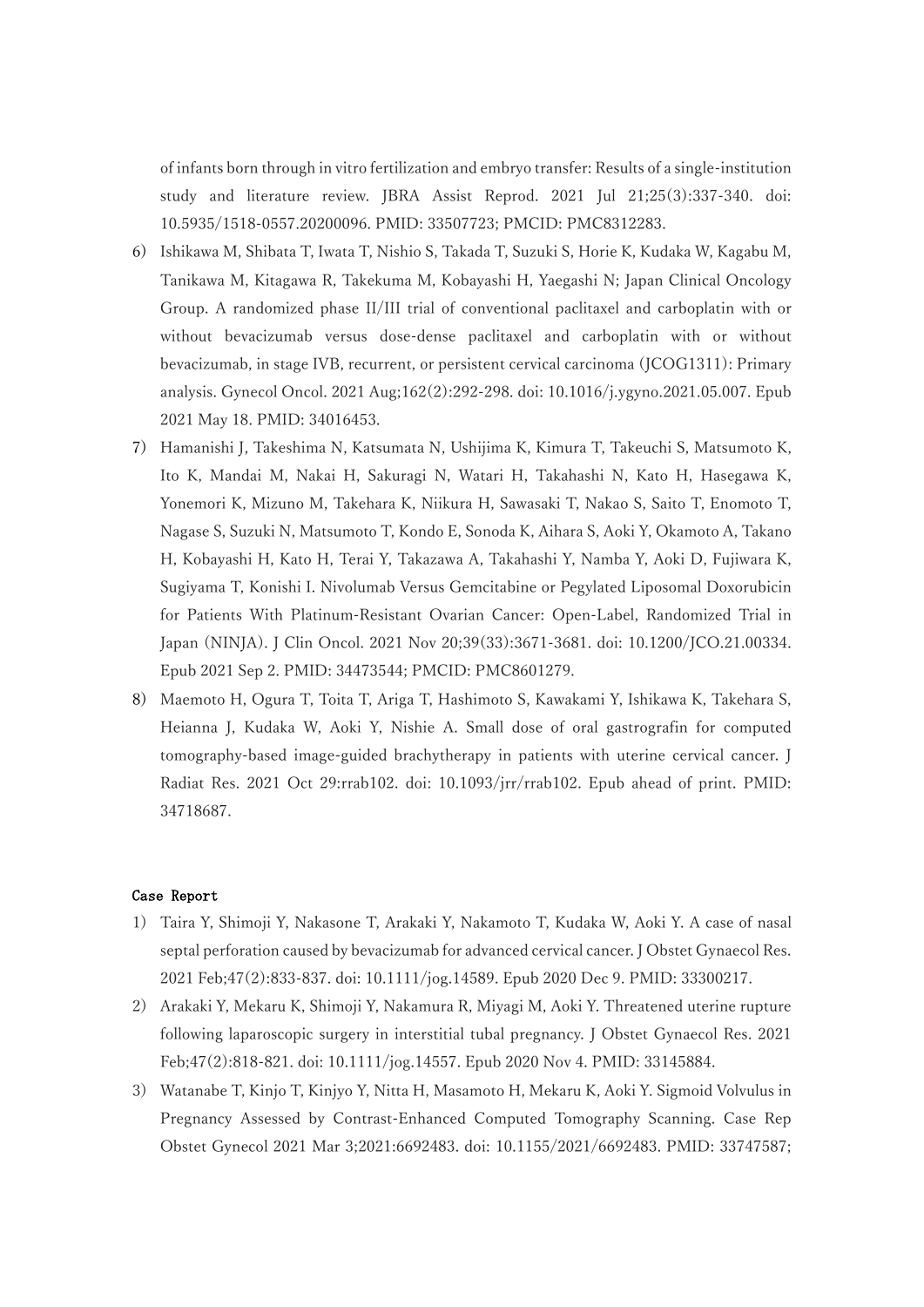PMCID: PMC7952176.

- 4) Yara N, Kinjo T, Ohki Y, Kinjyo Y, Chinen Y, Nitta H, Masamoto H, Mekaru K, Aoki Y. Usefulness of magnetic resonance imaging in antenatal diagnosis of vasa previa: A Case Report. Gynecol Obstet Case Rep 2021 Mar 31; 7: No.3:9.
- 5) Chinen Y, Kinjyo Y, Mekaru K, Kinjo T, Higure Y, Kinjo T, Miyagi K, Yamada H, Masamoto H, Goya H, Yoshida T, Maeshiro S, Nakamatsu M, Fujita J, Aoki Y. Critical respiratory failure in pregnancy complicated with COVID-19: A case report. Case Rep Womens Health. 2021 Apr;30:e00309. doi: 10.1016/j.crwh.2021.e00309. Epub 2021 Mar 23. PMID: 33777708; PMCID: PMC7986466.
- 6) Kinjyo Y, Nana Y, Chinen Y, Kinjo T, Mekaru K, Aoki Y. Transabdominal cerclage in early pregnancy for cervical shortening after radical trachelectomy: A case report. Case Rep Womens Health. 2021 May 20;31:e00323. doi: 10.1016/j.crwh.2021.e00323. PMID: 34094886; PMCID: PMC8150902.
- 7) Taira Y, Shimoji Y, Nakasone T, Arakaki Y, Nakamoto T, Kinjo T, Kudaka W, Mekaru K, Aoki Y. A high-risk gestational trophoblastic neoplasia derived from a complete hydatidiform mole with coexisting fetus identified by short tandem repeats analysis: A case report. Case Rep Womens Health. 2021 Jun 17;31:e00336. doi: 10.1016/j.crwh.2021.e00336. PMID: 34195021; PMCID: PMC8233190.
- 8) Oishi S, Mekaru K, Nakamura R, Miyagi M, Akamine K, Heshiki C, Aoki Y. Two cases of polycystic ovary syndrome with onset of severe ovarian hyperstimulation syndrome following controlled ovarian stimulation with aromatase inhibitors for fertility preservation before breast cancer treatment. Taiwan J Obstet Gynecol 2021 Sep;60(5):931-934. doi: 10.1016/j.tjog.2021.07.028. PMID: 34507678.
- 9) Arakaki Y, Shimoji Y, Nakasone T, Taira Y, Nakamoto T, Kudaka W, Mekaru K, Aoki Y. Hyperbaric Oxygen Therapy for Suburethral Vaginal Mucosal Necrosis after Interstitial Irradiation for Recurrent Cervical Cancer. Case Rep Obstet Gynecol. 2021 Sep 9;2021:1737975. doi: 10.1155/2021/1737975. PMID: 34540299; PMCID: PMC8448613.

### 和文

原著論⽂

- 1) 仲村和歌子, 下地裕子, 仲宗根忠栄, 平良祐介, 新垣精久, 仲本朋子, 久高亘, 青木陽一 子 宮頸癌に対する卵巣温存子宮全摘出症例の予後および卵巣機能について. 沖縄産科婦人科 学会誌 2021 Mar; 43: 5-12.
- 2) 知念柊子, 仲本朋子, 仲村和歌子, 下地裕子, 仲宗根忠栄, 平良祐介, 新垣精久, 久高亘, 青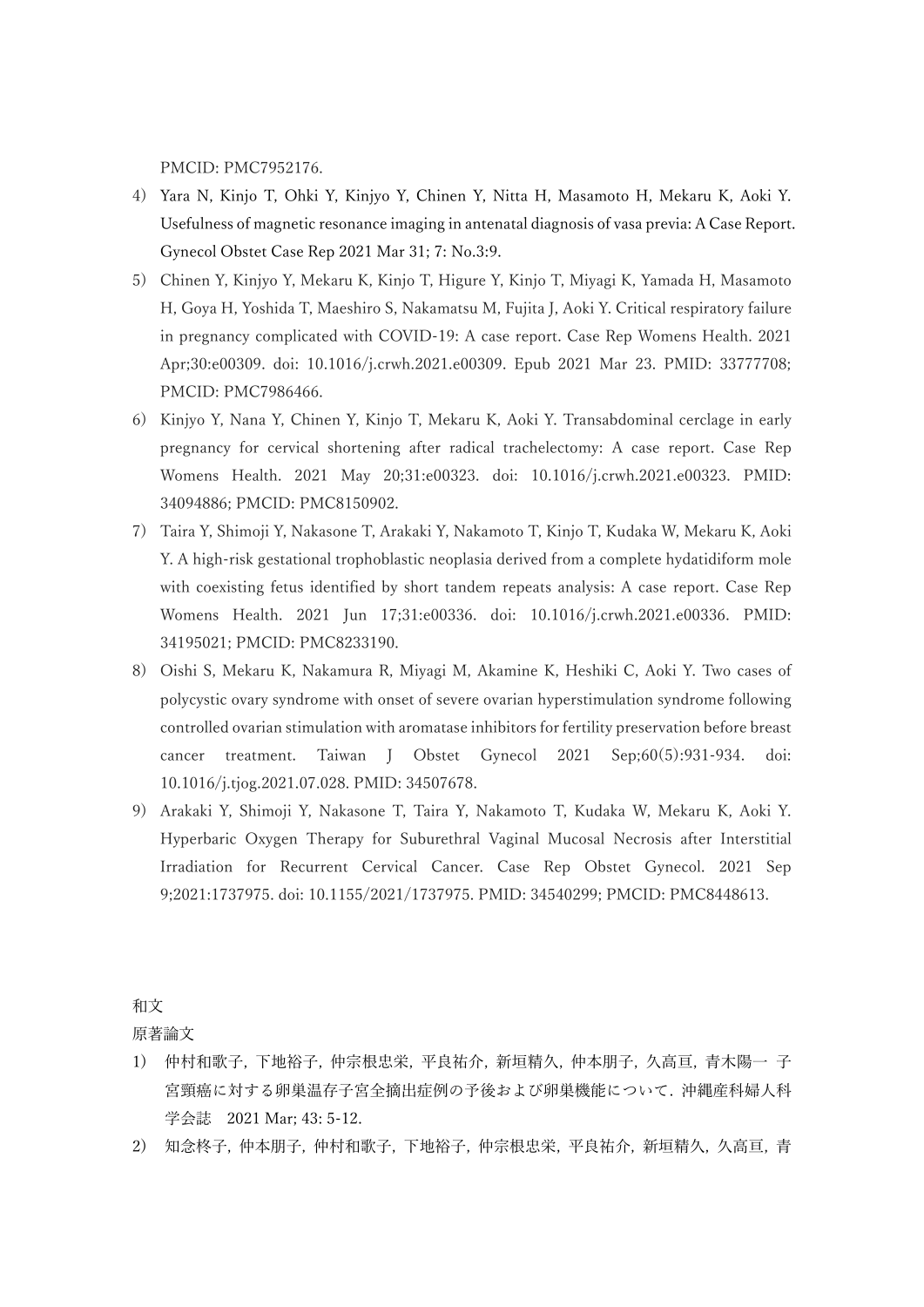木陽一 黄体ホルモン療法後の再発子宮内膜異型増殖症および子宮体癌に対する黄体ホル モン再投与の検討. 沖縄産科婦⼈科学会誌 2021 Mar; 43: 13-18.

- 3) 仲村理恵, 下地裕子, 仲宗根忠栄, 新垣精久, 平良祐介, 仲本朋子, 久高亘, 青木陽一 当 院における卵巣癌患者のコンパニオン診断として行われる BRCA1/2 遺伝子検査の現況に ついて. 沖縄産科婦⼈科学会誌 2021 Mar; 43: 19-25..
- 4) 河野智穂, 宮城真帆, 宜保敬也, 長田千夏, 仲村理恵, 大石杉子, 赤嶺こずえ, 銘苅桂子, 青 木陽一 当科における Testicular sperm extraction (TESE)について 沖縄産科婦人科学会 誌 2021 Mar; 43: 26-31.
- 5) 屋比久彩, 赤嶺こずえ, 仲村理恵, 大石杉子, 宮城真帆, 正本仁, 銘苅桂子, 青木陽一 科における筋腫核出術後の周産期予後について 沖縄産科婦⼈科学会誌 2021 Mar; 43: 45-50.
- 6) 玉城夏季, 金城忠嗣, 山田久子, 金城淑乃, 知念行子, 正本仁, 銘苅桂子, 青木陽一 当科 における胎児発育不全に対する管理の検討 沖縄産科婦⼈科学会誌 2021 Mar; 43: 59-57.
- 7) 池村晶子, 正本仁, 屋良奈七, 金城淑乃, 知念行子, 金城忠嗣, 銘苅桂子, 青木陽一, 大畑尚 子, 金城国仁, 橋口幹夫, 山下薫, 長井裕, 佐久本薫 妊娠糖尿病合併双胎妊娠における Small for gestational age 児発⽣率の検討 沖縄産科婦⼈科学会誌 2021 Mar; 43: 75-79.
- 8) ⾦城淑乃, 銘苅桂⼦, 屋良奈七, 知念⾏⼦, ⾦城忠嗣, 正本仁, ⻘⽊陽⼀ 当科におけるジ ノプロストン腟用剤の使用経験について 〜重体の器械的子宮頸管拡張との比較検討〜 沖縄産科婦⼈科学会誌 2021 Mar; 43: 87-93.

症例報告

1) 高江洲朋子, 大石杉子, 宜保敬也, 長田千夏, 宮城真帆, 赤嶺こずえ, 銘苅桂子, 青木陽一 妊孕性温存目的に卵子凍結を行いがん治療後に胚移植に至った 2 例 沖縄産科婦人科学会 誌 2021 Mar; 43: 115-118.

総説

1) 銘苅桂⼦:⼥性に求められているリーダー像の追求. ⽉刊⼩児⻭科臨床 P62-65, 2021. 東 京臨床出版株式会社

その他の刊行物

1) 銘苅桂⼦:若年妊娠・予期しない妊娠/計画しない妊娠の課題と克服にむけた取り組み 上間 陽子教授と語る p53-57 第 43 回日本産婦人科医会性教育指導セミナー全国大会収録集 2021

学会発表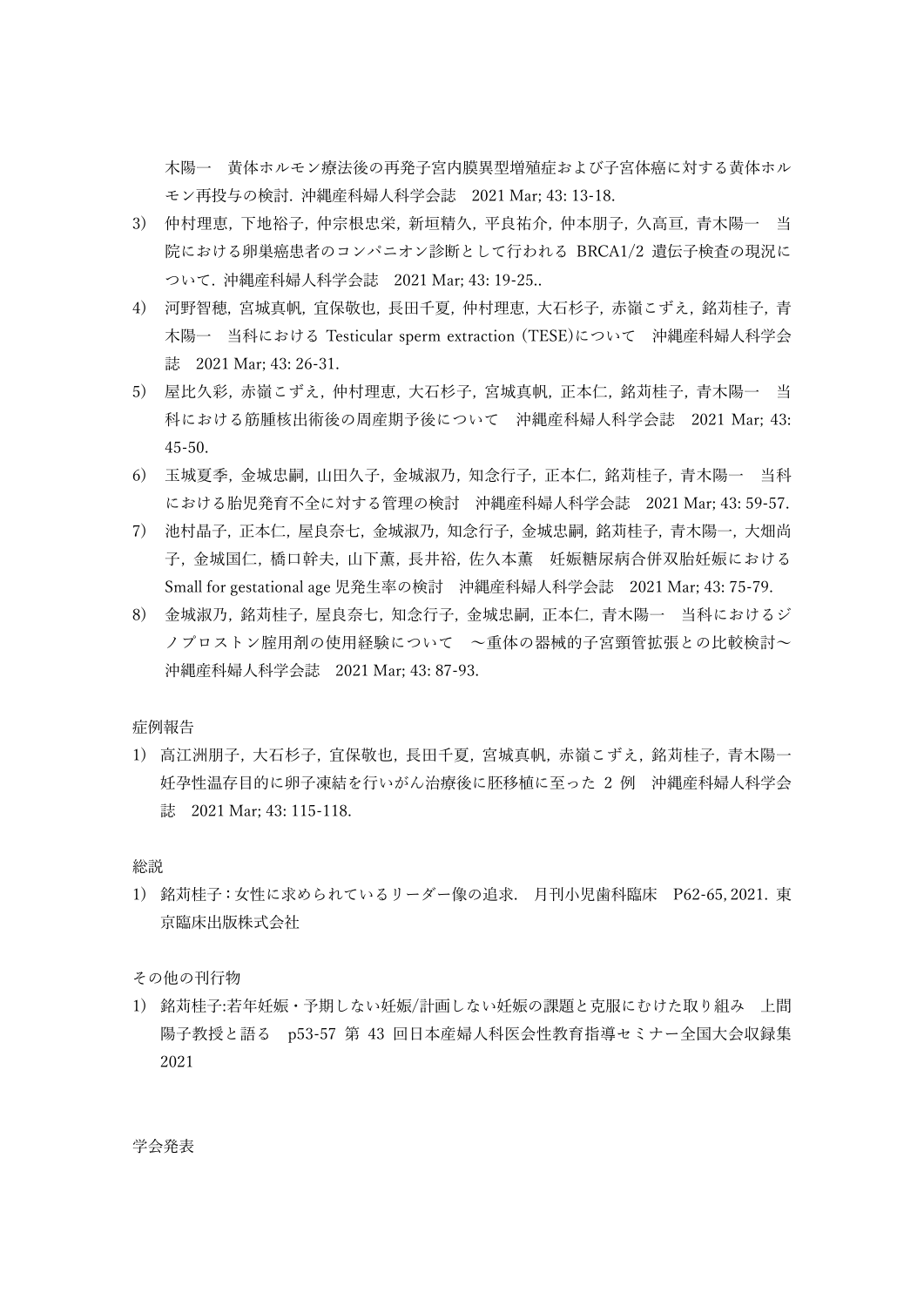#### 国際学会

1) Yonemori K, Nishio S,Usami T, Minobe S, Yunokawa M, Iwata T, Okamoto A, Aoki Y, Itamochi H, Takekuma M, Harano K, Yamamoto K, Ugai H, Tekin C, Toker S, Colombo N, Fujiwara K, Hasegawa K. Pembrolizumab + Chemotherapy in Japanese Patients With Persistent, Recurrent, or Metastatic Cervical Cancer: KEYNOTE-826. Japanese Society of Medical Oncology (JSMO) Annual Meeting; February 17-19, 2022; Kyoto, Japan

国内学会・研究会

- 1) 戸板孝文, 草田武朗, 有賀拓郎, 久高亘, 青木陽一, 牧野航, 石川和樹, 平安名常一, 村山貞 之 子宮頸癌に対する中央遮蔽なしの全骨盤照射による根治的放射線治療 日本人女性の 安全性と有効性 第 62 回日本婦人科腫瘍学会 仙台・WEB 開催 令和 3 年 1 月 29 日~1 月 30日
- 2) 仲宗根忠栄, 下地裕子, 平良祐介, 新垣精久, 仲本朋子, 大山拓真, 久高亘, 青木陽一 進行 卵巣癌に対して neoadjuvant chemotherapy (NAC)を行い経過観察した症例の後方視的観察 第 62 回日本婦人科腫瘍学会 仙台·WEB 開催 令和 3 年 1 月 29 日~1 月 30 日
- 3)平良祐介, 下地裕子, 新垣精久, 仲宗根忠栄, 仲本朋子, 大山拓真, 兼島いとみ, 西平久美子, 久高亘, 青木陽一 沖縄の子宮頸癌発生に特有の腟内マイクロバイオーム分布の解析 第 62 回日本婦人科腫瘍学会 WEB 開催 令和 3 年 1 月 29 日∼1 月 30 日
- 4) 赤嶺こずえ, 仲村理恵, 大石杉子, 宮城真帆, 銘苅桂子, 青木陽一 内膜症術後に妊娠生率 したが, 癒着胎盤による産後大量出血となった 1 例 第 42 回日本エンドメトリオーシス学 会 WEB 開催 令和 3 年 2 月 11 日∼2 月 17 日
- 5) 大石杉子, 銘苅桂子, 仲村理恵, 宮城真帆, 赤嶺こずえ, 青木陽一 腸管切除と膀胱切除を 要した腸管・膀胱内膜症の 1 例 第 42 回日本エンドメトリオーシス学会 WEB 開催 令 和 3年 2月 11 日~2月 17日
- 6) 平良祐介, 屋比久彩, 知念柊子, 下地裕子, 仲宗根忠栄, 新垣精久, 仲本朋子, 久高亘, 青 木陽一 経卵管的な卵巣転移をきたした子宮頸部腺扁平上皮癌の一例 第51回沖縄産科婦 人科学会 西原町 Hybrid 開催 令和 3 年 3 月 13 日
- 7) 知念行子,屋良奈七,金城淑乃,金城忠嗣,正本仁,銘苅桂子,青木陽一 骨形成不全 II 型 の一例 第 51 回沖縄産科婦人科学会 西原町 Hybrid 開催 令和 3 年 3 月 13 日
- 8) 大畑尚子,小松泰生,銘苅桂子,金城忠嗣,濱川伯楽,仲本剛,石川裕子,中上弘茂,長井 裕, 佐久本薫 県内て 発生した新型コロナウイルス感染妊婦の診療について 第 51 回沖 縄産科婦人科学会 西原町 Hybrid 開催 令和 3 年 3 月 13 日
- 9) 仲村理恵,大石杉子,宮城真帆,赤嶺こす゛え,銘苅桂子,青木陽一 当院における流産に 対する手動真空吸引法(MVA)の経験 第 51 回沖縄産科婦人科学会 西原町 Hybrid 開催 令和 3 年 3 ⽉ 13 ⽇
- 10) 長田千夏, 銘苅桂子, 宜保敬也, 仲村理恵, 大石杉子, 宮城真帆, 赤嶺こす゛え, 青木陽一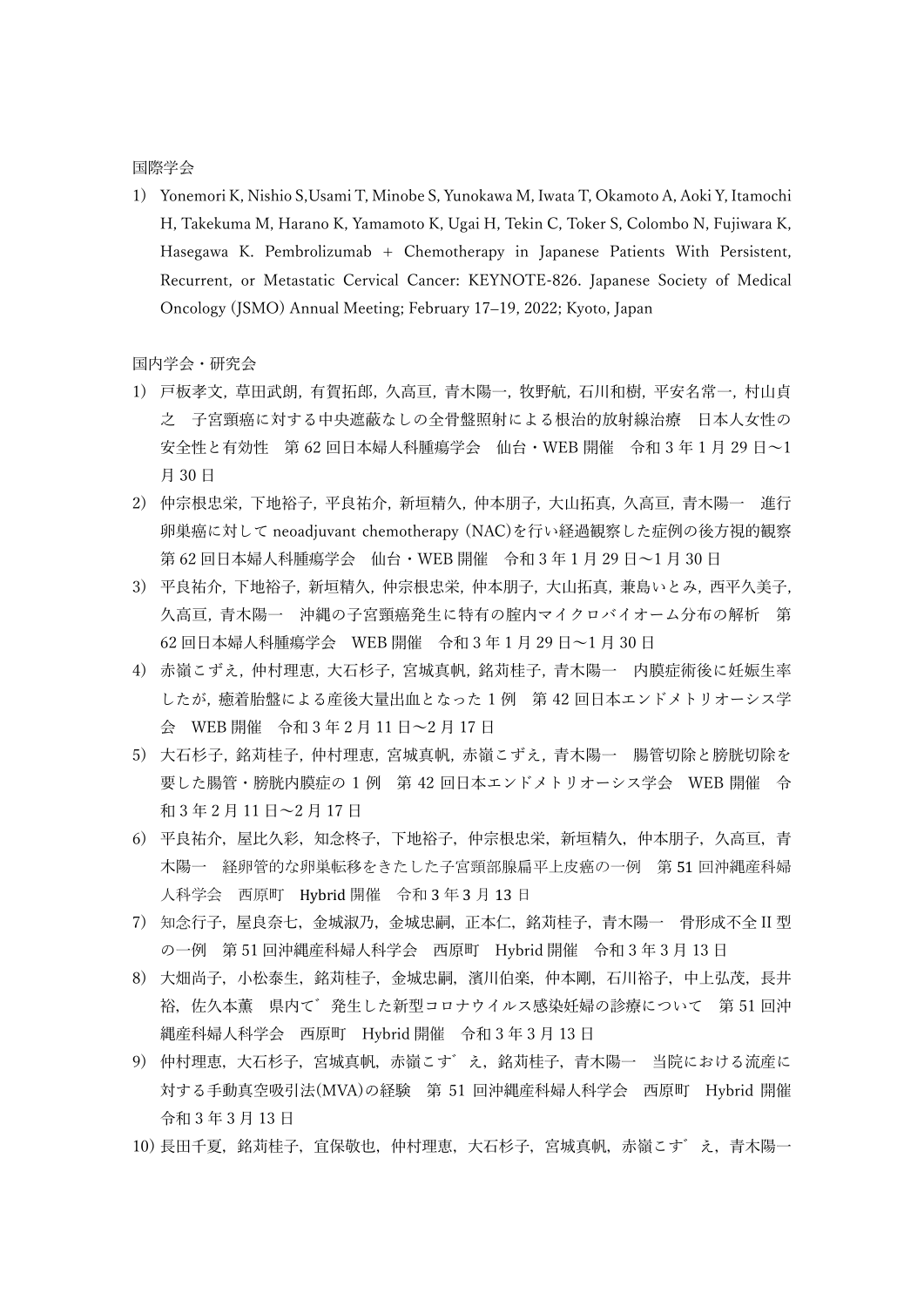沖縄県内の生殖医療施設における里親制度・特別養子縁組に関する取り組みについて 第  $51$  回沖縄産科婦人科学会 西原町 Hybrid 開催 令和 3 年 3 月 13 日

- 11) 仲本朋⼦ 遺伝性乳がん卵巣がん症候群 (HBOC) の新たな対応 HBOC の産婦⼈科の対 応 遺伝性乳がん卵巣がん症候群 (HBOC)の院内勉強会 西原町 令和 3 年 3 月 18 日
- 12) 銘苅桂子 スポンサードセミナー10 周産期 プロウペスの使用経験について 〜従来の 器械的子宮頸管拡張との比較検討 第73回日本産科婦人科学会 新潟 令和3年4月22日 〜25 日 Hybrid 開催
- 13) 銘苅桂子 ランチョンセミナー23 不妊症から子宮内膜症, 早産まで多様な疾患に影響を及 ぼす生殖器内細菌叢の可能性 第 73 回日本産科婦人科学会 新潟 令和 3 年 4 月 22 日〜 25 日 Hybrid 開催
- 14) 金城淑乃, 銘苅桂子, 知念行子, 金城忠嗣, 正本仁, 青木陽一 当科におけるジノプロス トン腟剤の使用経験について 第 73 回日本産科婦人科学会 新潟 令和 3 年 4 月 22 日~ 25 日 Hybrid 開催
- 15) 玉城夏季, 金城忠嗣, 山田久子, 金城淑乃, 知念行子, 正本仁、銘苅桂子, 青木陽一 当 科における胎児発育不全(Fetal growth restriction)に対する管理の検討 第 73 回日本 産科婦人科学会 新潟 令和 3 年 4 月 22 日〜25 日 Hybrid 開催
- 16) 大石杉子, 銘苅桂子, 長井陽子, 新井渉, 田中克, 仲村理恵, 宮城真帆, 赤嶺こずえ, 青 木陽一 子宮内膜症患者のマイクロバイオーム解析 第 73 回日本産科婦人科学会 新潟 令和 3 年 4 月 22 日〜25 日 Hybrid 開催
- 17) 横山智穂, 宮城真帆, 仲村理恵, 大石杉子, 赤嶺こずえ, 銘苅桂子, 青木陽一 当科にお ける Testicular sperm extraction (TESE) について 第 73 回日本産科婦人科学会 新潟 令和 3 年 4 月 22 日〜25 日 Hybrid 開催
- 18) 金城忠嗣, 銘苅桂子, 山田久子, 金城淑乃, 知念行子, 正本仁, 青木陽一 当科における 外陰血腫, 腟壁血腫の対応 第 73 回日本産科婦人科学会 新潟 令和 3 年 4 月 22 日~25 日 Hybrid 開催
- 19) 平良祐介, 玉城夏季, 屋比久彩, 下地裕子, 仲宗根忠栄, 新垣精久, 仲本朋子, 久高亘, 青木陽一 卵巣未熟奇形腫 I 期における妊孕性温存術後の化学療法の省略の可能性につい ての検討 第 73 回日本産科婦人科学会 新潟 令和 3 年 4 月 22 日〜25 日 Hybrid 開催
- 20) 赤嶺こずえ, 銘苅桂子, 仲村理恵, 大石杉子, 宮城真帆, 青木陽一 One carbon metabolism がヒト卵子の受精・胚発生能に及ぼす影響について 第 73 回日本産科婦人科学 会 新潟 令和 3 年 4 月 22 日〜25 日 Hybrid 開催
- 21) 仲村理恵, 大石杉子, 宮城真帆, 赤嶺こずえ, 銘苅桂子, 青木陽一 妊孕性温存療法目的 の卵巣凍結におけるカウンセリングの問題点~6 症例の経験から~ 第 73 回日本産科婦人 科学会 新潟 令和 3 年 4 月 22 日〜25 日 Hybrid 開催
- 22) 知念行子, 銘苅桂子, 金城淑乃, 金城忠嗣, 正本仁, 青木陽一 COVID-19 感染の重症化に より緊急帝王切開術と挿管を要した妊婦の 1 例 第 73 回日本産科婦人科学会 新潟 令和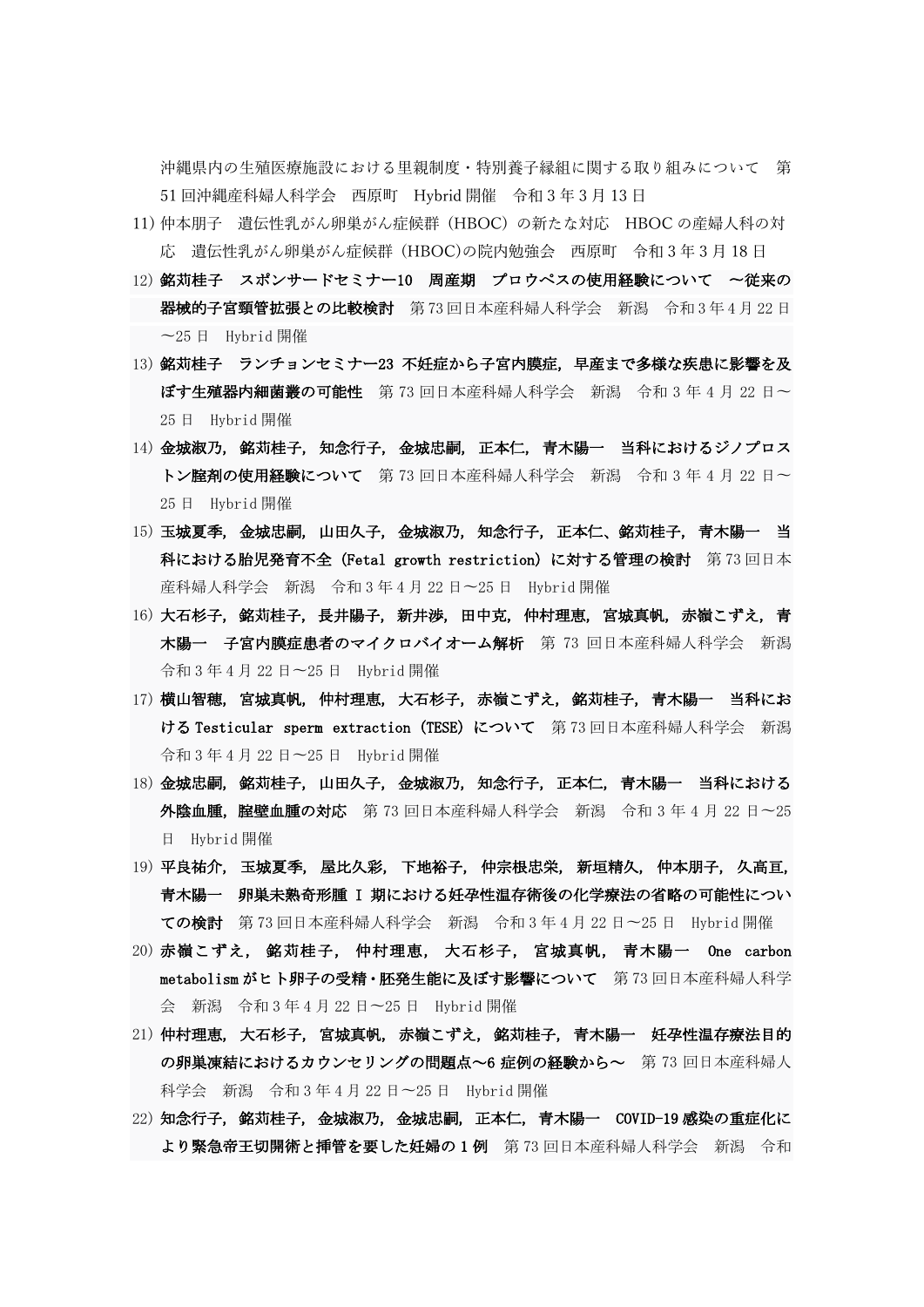3 年 4 月 22 日〜25 日 Hybrid 開催

- 23) 池村晶子, 正本仁, 金城淑乃, 知念行子, 金城忠嗣, 銘苅桂子, 青木陽一, 大畑尚子, 橋 口幹夫, 山下薫, 長井裕 双胎妊娠 GDM における small for gestational age 児発生率の 検討 第 73 回日本産科婦人科学会 新潟 令和 3 年 4 月 22 日〜25 日 Hybrid 開催
- 24) 仲村和歌子, 下地裕子, 仲宗根忠栄, 平良祐介, 新垣精久, 仲本朋子, 久高亘, 青木陽一 子宮頸癌に対する卵巣温存子宮全摘出症例の予後および卵巣機能について 第73回日本産 科婦人科学会 新潟 令和 3 年 4 月 22 日〜25 日 Hybrid 開催
- 25) 宮城真帆, 銘苅桂子, 糸数修, 仲村理恵, 大石杉子, 赤嶺こずえ, 青木陽一 子宮内膜・ 腟マイクロバイオームが IVF 成績に及ぼす影響について 第 73 回日本産科婦人科学会 新 潟 令和 3 年 4 月 22 日〜25 日 Hybrid 開催
- 26) 屋比久彩, 赤嶺こずえ, 大石杉子, 仲村理恵, 宮城真帆, 正本仁, 銘苅桂子, 青木陽一 当科における筋腫核出術後妊娠の周産期予後 第 73 回日本産科婦人科学会 新潟 令和 3 年 4 月 22 日〜25 日 Hybrid 開催
- 27) 仲宗根忠栄, 下地裕子, 新垣精久, 平良祐介, 仲本朋子, 久高亘, 青木陽一 右心室転移 の診断が難しかった再発子宮頸癌の 1 例 第 78 回九州連合産科婦人科学会 鹿児島 令和 3 年 5 月 31 日〜6 月 6 日 WEB 開催
- 28) 金城淑乃, 屋良奈七, 知念行子, 金城忠嗣, 正本仁, 銘苅桂子, 青木陽一 子宮頸部摘出 術後の頸管短縮に対して妊娠初期に経腹的頸管縫縮を施行した 1 例 第 78 回九州連合産科 婦人科学会 鹿児島 令和 3 年 5 月 31 日〜6 月 6 日 WEB 開催
- 29) 屋良奈七, 金城淑乃, 知念行子, 金城忠嗣, 正本仁, 銘苅桂子, 青木陽一 コントロール 不良のバセドウ病合併妊娠の 2 例 第 78 回九州連合産科婦人科学会 鹿児島 令和 3 年 5 月 31 日〜6 月 6 日 WEB 開催
- 30) 金城忠嗣, 銘苅桂子, 小﨑三鶴, 屋良奈七, 金城淑乃, 知念行子, 青木陽一 心肺虚脱型 羊水塞栓症に対する救命処置について 第 44 回日本産婦人科手術学会 鹿児島 令和 3 年 9月25日~10月8日 WEB 開催
- 31) 渡部俊陽, 平良祐介, 高江洲朋子, 大木悠司, 下地裕子, 仲宗根忠栄, 新垣精久, 仲本朋子、 久高亘, 青木陽一 骨盤リンパ 節腫大を伴う子宮頸部腺癌(T1, T2 症例)における治療戦 略の検討 第 52 回沖縄産科婦人科学会 南風原 令和 3 年 11 月 14 日 Hybrid 開催
- 32) 仲本朋子, 渡部俊陽, 高江洲朋子, 大木悠司, 下地裕子, 仲宗根忠栄, 新垣精久, 平良祐介, 久 高亘,青木陽一 PET/CT によるリンパ節転移の診断精度と影響因子についての検討 第 52 回沖縄産科婦人科学会 南風原 令和 3 年 11 月 14 日 Hybrid 開催
- 33) 友寄江梨佳, 仲本朋子, 金城淑乃, 渡部俊陽, 高江洲朋子, 大木悠司, 下地裕子, 仲宗根忠栄, 新垣精久, 平良祐介, 久高亘, 金城忠嗣, 銘苅桂子, 青木陽一 妊娠中に先行化学療法を行 った子宮頸癌の 1 例 ~過去の症例と比較して~ 第 52 回沖縄産科婦⼈科学会 南⾵原 令 和 3 年 11 月 14 日 Hybrid 開催
- 34) 上原園美, 金城淑乃, 小﨑三鶴, 屋良奈七, 金城忠嗣, 銘苅桂子, 青木陽一 当科における I